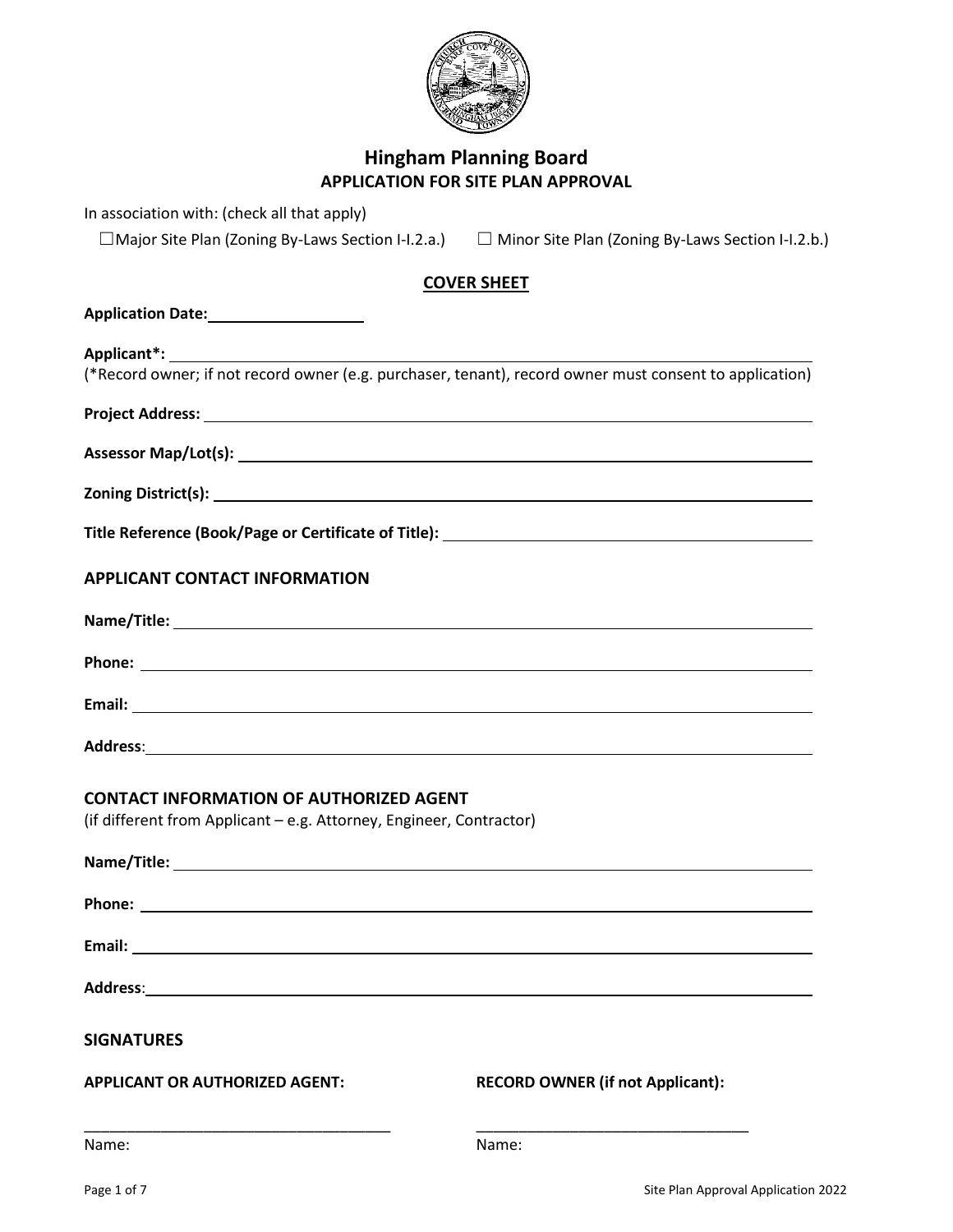## **SITE PLAN REVIEW APPLICATION CHECKLIST**

| ⊔           | <b>Application Cover Sheet</b>                                                                                                                                                                           |                                                                                                                                                                                                                            |
|-------------|----------------------------------------------------------------------------------------------------------------------------------------------------------------------------------------------------------|----------------------------------------------------------------------------------------------------------------------------------------------------------------------------------------------------------------------------|
| $\Box$<br>П | Check for application fee (Note:<br>Fees are listed on the Planning<br>Board's page of the Town's<br>website and can be accessed by<br>clicking the link below.):<br><b>Fee Schedule</b><br>Attachment 1 | Check should be made payable to the Town of Hingham and<br>hand delivered or mailed to:<br>Attn: Planning Board<br>210 Central Street<br>Hingham, MA 02043<br>A completed and initialed copy of this Checklist             |
| П           | Attachment 2                                                                                                                                                                                             | Contact List (include a separate sheet with name, email and<br>phone #s of all applicable Applicant representatives involved in<br>design or presentation of project, such as engineers, landscape<br>architects, counsel) |
|             | Attachment 3                                                                                                                                                                                             | Submittal Requirements Checklist Together with the Submittal<br>Requirements set forth in Zoning By-Laws Section I-I.5.<br>(*per subsection (k) additional submissions may be required<br>upon review of application)      |
| l 1         | Attachment 4                                                                                                                                                                                             | Brief Written Description of the Project                                                                                                                                                                                   |
|             |                                                                                                                                                                                                          | (Note: Be sure to include the following if applicable:                                                                                                                                                                     |
|             |                                                                                                                                                                                                          | 1. The site plan review criteria your project meets under<br>the Zoning By-Laws Section I-I.2.                                                                                                                             |
|             |                                                                                                                                                                                                          | 2. The number of square feet of land disturbance or<br>alternation of drainage patterns under the Zoning By-<br>Law Section I-I.2.a (Major Site Plan) or Section I-I.2.b<br>(Minor Site Plan);                             |
|             |                                                                                                                                                                                                          | 3. Specific exemption(s) under Section I-I.3. of the Zoning<br>By-Laws you are requesting)                                                                                                                                 |
| $\Box$      | <b>Attachment 5</b>                                                                                                                                                                                      | Narrative description of how the Project will satisfy the Design<br>and Performance Standards in Section I-I.6. and Approval<br>Criteria in I-I.7                                                                          |
| $\Box$      | Attachment 6                                                                                                                                                                                             | List of Supplemental Materials, if applicable (if materials are<br>provided in addition to the Submittal Requirements, provide a<br>list of those materials and relevance to project).                                     |

**\*An Application will not be considered complete and review may be delayed if all required submissions are not included.**

**Applicant is responsible for compliance with all provisions of the Zoning Bylaw governing Site Plan Review applicable to its project.**

**NOTE: If, in accordance with Section I-G, peer review is required of any portion of the Site Plan submissions you will be notified by Planning Department staff of the amount of peer review funds required to be deposited with the Town and the delivery deadline for receipt of such funds. If peer review funds are not timely delivered, the period of review may be extended.**

*Applicant acknowledges that it will be responsible for peer review fees (if applicable) in accordance with Section I-G of the Zoning Bylaw*

**Initials (required) \_\_\_\_\_\_\_**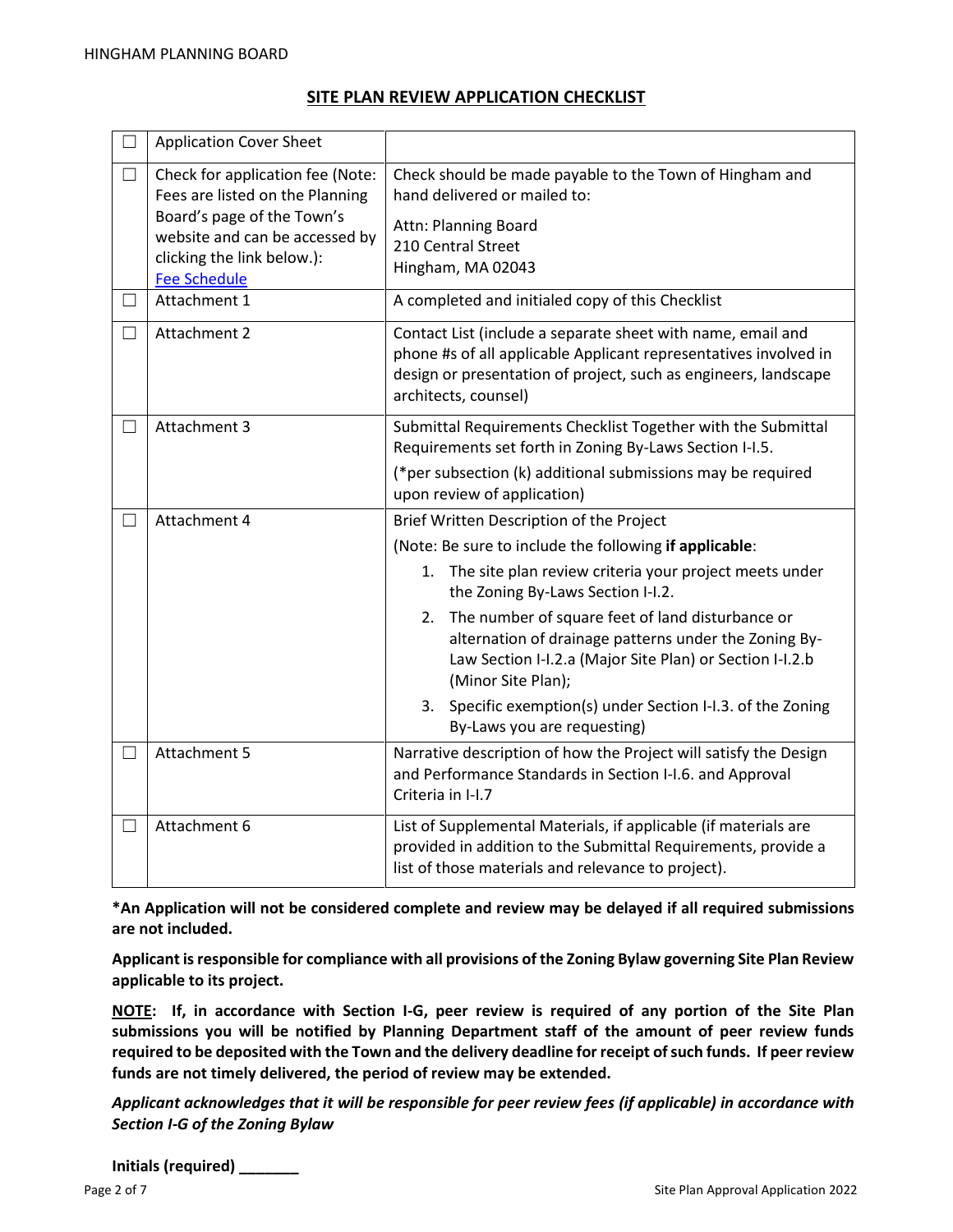### **SUBMITTAL REQUIREMENTS CHECKLIST**

Please provide to the Planning Board office two (2) hard copies and an electronic file of the Site Plan and submittal materials.

Section I-I.5 "Upon written request of the applicant, the Planning Board may waive any of the submittal requirements deemed by the Planning Board to be not necessary for its review of the application."

*NOTE REGARDING WAIVER REQUESTS: If any submittal waivers are requested, Applicant must submit a separate page entitled "Submittal Requirements Waiver Request" specifically identifying the waiver requested (by subsection and description) and the reason the Applicant believes it is not necessary for review of the Application. If Applicant is notified by Planning Department staff that submission will be necessary, the Applicant will be advised to submit such materials for review. If the Applicant elects not to submit such materials, and the request for such waiver is denied, review of the Application may be extended if such materials are required for the Planning Board to act.*

| $\Box$ | a. | Existing conditions and locus plan; diagram and statement of the ownership, area, dimensions,<br>boundaries and principal elevations of the subject property; location of structures, other site<br>improvements and conditions, and wetland resources within 100 feet of property line;                                                                                                                                                                     |
|--------|----|--------------------------------------------------------------------------------------------------------------------------------------------------------------------------------------------------------------------------------------------------------------------------------------------------------------------------------------------------------------------------------------------------------------------------------------------------------------|
| $\Box$ | b. | Site layout plan showing the scaled and dimensioned location and footprint of existing and<br>proposed buildings and structures, traffic circulation, access and egress drives, parking, fences,<br>walls, walks, outdoor lighting, loading facilities, refuse facilities, and areas for snow storage, and<br>applicable zoning setback lines;                                                                                                               |
| $\Box$ | c. | Architectural plans, if applicable, including building elevations and floor layouts;                                                                                                                                                                                                                                                                                                                                                                         |
| $\Box$ | d. | Detail sheets if applicable, including profile and representative cross sections of proposed<br>driveways and parking areas;                                                                                                                                                                                                                                                                                                                                 |
| $\Box$ | e. | Zoning analysis of compliance with all relevant dimensional provisions of this By-Law, including<br>parking requirements;                                                                                                                                                                                                                                                                                                                                    |
| $\Box$ | f. | Utility plan, which shall include all facilities for wastewater disposal and location<br>of fire hydrants;                                                                                                                                                                                                                                                                                                                                                   |
| □      | g. | Landscape plan, which shall include the following:                                                                                                                                                                                                                                                                                                                                                                                                           |
|        |    | (i) the location, general type and quality of existing vegetation, wooded areas, and other<br>landscape features such as earth berms, walls, fences, and other hardscape, and                                                                                                                                                                                                                                                                                |
|        |    | (ii) the location of proposed plantings, including schedule with botanical and common name,<br>quantity, and size of all proposed landscape material, and proposed earth berms, walls, fences,<br>and other hardscape.                                                                                                                                                                                                                                       |
|        | h. | Tree Protection and Mitigation Plan for Protected Trees, which shall include:                                                                                                                                                                                                                                                                                                                                                                                |
|        |    | (i) A tree protection plan which shall include the following information; provided, that the tree<br>protection plan may be combined with the landscape plan (in subsection g) provided that all<br>Protected Trees can be clearly identified; otherwise, a separate tree protection plan shall be<br>required at such scale as is necessary to identify all Protected Trees.                                                                                |
| □      |    | (A) The location, height, species, and Critical Root Zone of all existing Protected Trees,<br>including Significant Trees, and all Protected Trees, including Significant Trees, that were<br>removed within twelve (12) months prior to application for any demolition permit, building<br>permit or other application for zoning approval or relief, with an indication of those Protected<br>Trees to be removed and those to be retained, as applicable; |
|        |    | (B) The location, caliper, species, and planting schedule of trees to be replanted to mitigate<br>the removal of any Protected Tree(s), if applicable; and                                                                                                                                                                                                                                                                                                   |
|        |    | (C) For any Single-Family Dwelling lots or Two-Family Dwelling lots, the tree protection plan<br>shall also show the Tree Yard.                                                                                                                                                                                                                                                                                                                              |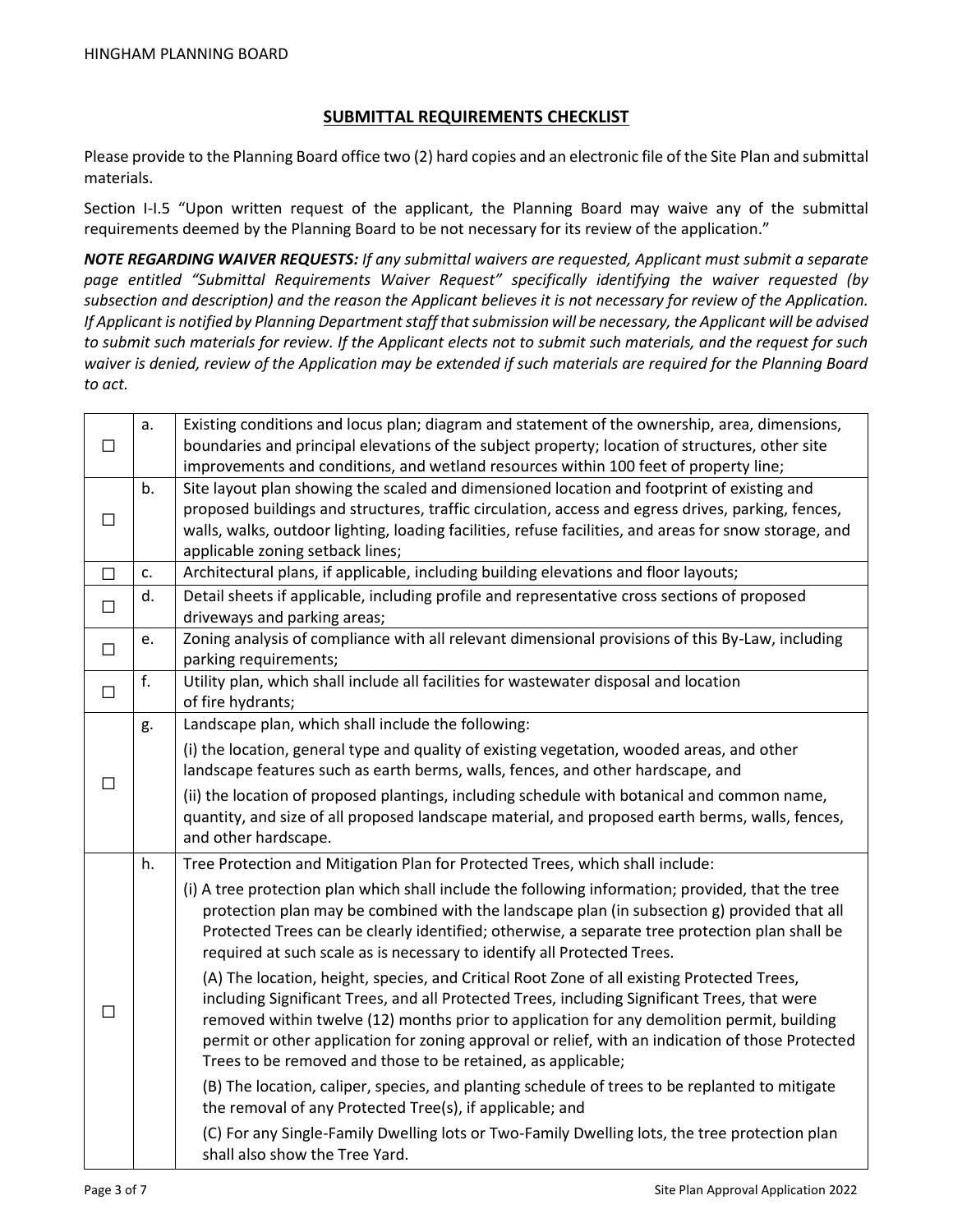#### HINGHAM PLANNING BOARD

|                          |    | (ii) A narrative maintenance plan for the protection of the Critical Root Zone for all Protected              |
|--------------------------|----|---------------------------------------------------------------------------------------------------------------|
|                          |    | Trees that are within an area of the site to be disturbed during construction.                                |
|                          | i. | Grading and drainage plan, which shall include existing and proposed topography                               |
| $\Box$                   |    | at 1-foot intervals, spot grades where applicable, drainage analysis, stormwater                              |
|                          |    | improvements, calculated area of disturbance, cut and fill analysis, and erosion                              |
|                          |    | controls;                                                                                                     |
| $\Box$                   | j. | A construction schedule and construction traffic management plan that shall include the                       |
|                          |    | proposed travel route for construction vehicles and material deliveries, the location of parking              |
|                          |    | for construction workers, and measures that will be undertaken to reduce construction related<br>traffic; and |
|                          | k. | such other materials necessary to enable the Planning Board to make a positive                                |
| $\Box$                   |    | determination on the proposed project, including, without limitation, any                                     |
|                          |    | information required under subsection j below if necessary; and                                               |
|                          | I. | Major Site Plans shall require the following additional submissions:                                          |
|                          |    | (i) Analysis of compliance of the construction activities and the proposed project with the most              |
|                          |    | current versions of the Massachusetts Department of Environmental Protection Stormwater                       |
|                          |    | Management Standards, the Massachusetts Stormwater Handbook, Massachusetts Erosion                            |
|                          |    | Sediment and Control Guidelines, and, if applicable, additional requirements under the Town of                |
|                          |    | Hingham MS4 Permit for projects that disturb more than one acre and discharge to the Town's                   |
|                          |    | municipal stormwater system, and an Operations and Management Plan for both the                               |
|                          |    | construction activities and ongoing post-construction maintenance and reporting requirements;                 |
|                          |    | (ii) Site Lighting Plan showing the location, height, photometric, orientation, and specifications            |
|                          |    | for all outdoor site lighting, including information on the intensity and range of illumination for           |
| $\overline{\phantom{a}}$ |    | each source of light proposed with low cutoff dark sky compliant lighting fixtures and no overspill           |
|                          |    | onto adjoining properties greater than 0.25 foot candle; and                                                  |
|                          |    | (iii) Transportation Impact Assessment (TIA) detailing the excepted impact of the development                 |
|                          |    | on transportation infrastructure. For proposed development and/or redevelopment in excess of                  |
|                          |    | 25,000 gross square feet or generating more than 100 vehicle trips in any one hour as                         |
|                          |    | determined using the latest edition of Trip Generation published by the Institute of                          |
|                          |    | Transportation Engineers for the appropriate land use(s), the required TIA shall substantially                |
|                          |    | conform to the Institute of Transportation Engineers' "Traffic Access and Impact Studies for Site             |
|                          |    | Development: A Recommended Practice," latest edition and the Massachusetts Department of                      |
|                          |    | Transportation's (MassDOT's) Transportation Impact Assessment (TIA) Guidelines. In addition,                  |
|                          |    | the applicant shall submit a Transportation Demand Management (TDM) plan as part of the TIA.                  |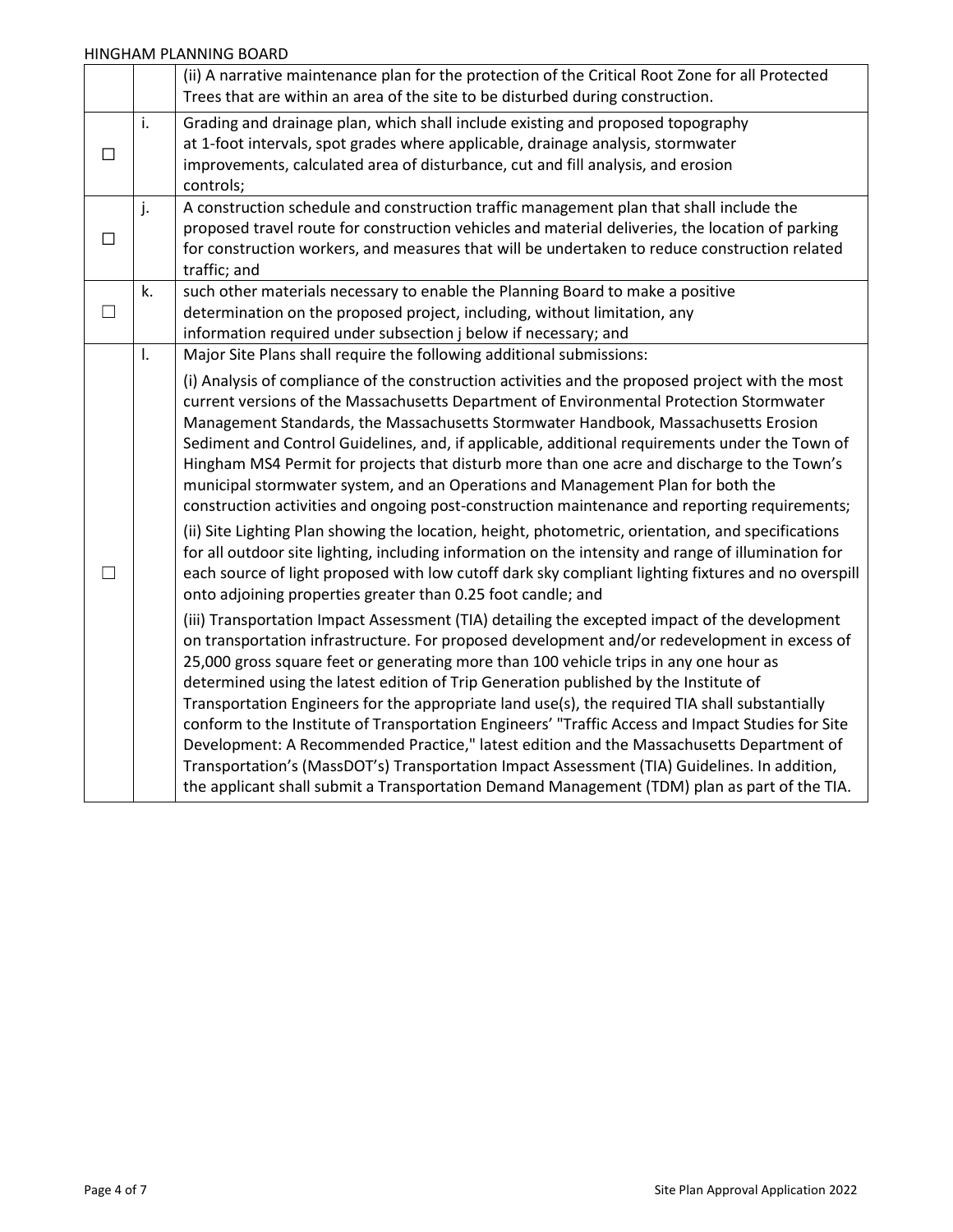### **DESIGN AND PERFORMANCE STANDARDS**

Provide a brief narrative description under each of the following Design and Performance Standards of how the Project will satisfy each Standard (see Section I-I.6 for Approval Criteria and Section I-I.7 for Design and Performance Standards). If you believe any of the Criteria are not applicable to the project, explain why it is not applicable.

#### *a. Land Disturbance*

*Site/building design shall minimize land disturbance to natural topography to preserve natural drainage patterns on the site.*

### *b. Site Design*

 *Placement of buildings, structures, or parking facilities shall not detract from the site's scenic qualities and shall blend with the natural landscape.*

### *c. Character and Scale of Buildings*

*The design of the project shall minimize unreasonable departure from the character and scale of buildings in the vicinity or as previously existing on, or approved for, the site.*

*d. Preservation of Existing Vegetation, including Protected Trees, and mitigation priority shall be given to the preservation of existing stands of trees, trees at site perimeter, and contiguous vegetation with adjacent sites, as follows:*

*(i) The landscape shall be preserved in its natural state insofar as practical by minimizing removal of Significant Trees. Every effort shall be made through the design, layout, and construction of any project to save as many Significant Trees as possible.*

*(ii) For each inch of Diameter at Breast Height (DBH) of the Protected Tree(s) removed no less than one-half (0.5) inch of caliper of new, noninvasive species of tree(s) shall be replanted. Each new tree must have a minimum caliper of three (3) inches. If the Protected Tree to be removed is an overstory tree species (being a tree with a typical mature height of over forty (40) feet), the replacement tree(s) shall be an overstory tree species.*

*(iii) Clearing of other vegetation and alteration of topography shall be replicated with native vegetation planted in disturbed areas as needed to enhance or restore wildlife habitat, if any.*

*e. Limit of Clearing*

*Development envelopes for structures, driveways, wastewater disposal, lawn and landscape areas, and utility work shall be designated to limit clearing and grading.*

### *f. Finished Grade*

*Finished grades should be limited to no greater than a 3:1 slope wherever possible, while preserving, matching, or blending with the natural contours of the land to the greatest extent possible. Where the finished grade will be greater than 3:1, the slope shall be protected with erosion control blankets or comparable slope stabilization practices to protect the slope from erosion until it is stabilized. Finished grade shall be no higher than the trunk flare(s) of Protected Trees to be retained.*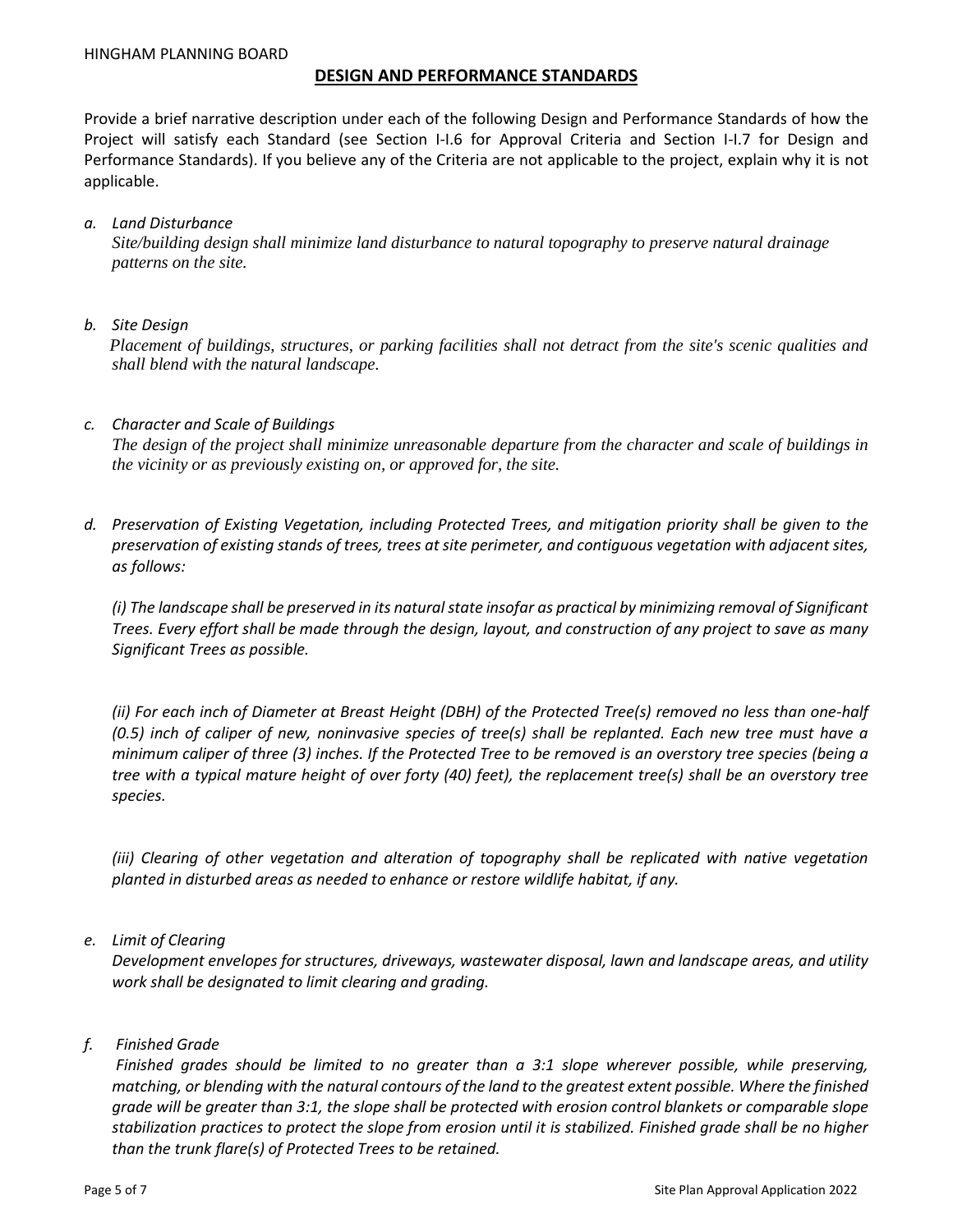#### *g. Stormwater Management*

*The proposed project shall include adequate provisions or measures to prevent pollution of surface or groundwater, minimize erosion and sedimentation, prevent changes in groundwater levels, increased runoff, and potential for flooding, and minimize adverse impacts to neighboring properties by flooding from excessive run-off.*

- *(i) The applicant shall demonstrate compliance with the Massachusetts Stormwater Management Standards, the Massachusetts Stormwater Handbook, Massachusetts Erosion Sediment and Control Guidelines, and, if applicable, additional requirements under the Town of Hingham MS4 Permit for projects that disturb more than one acre and discharge to the Town's municipal stormwater system to ensure that the peak rate and total volume of surface water run-off from the site shall not be increased nor degraded in quality after construction.*
- *(ii) Sustainable low impact design and environmentally responsible green infrastructure improvements shall be incorporated wherever feasible.*

### *h. Utilities*

*The proposed development shall be adequately served by public or private wastewater collection and treatment systems; public water system or private well; electrical distribution, telephone, cable, and fire alarm systems and may be served by a natural gas distribution system. All electrical distribution, telephone, cable, and fire alarm systems shall be installed underground.*

### *i. Pedestrian and Vehicular Access; Traffic Management*

*The proposed development and/or redevelopment shall be designed with a forecast for the next seven years from the time of application to (i) minimize hazards to public health and safety as a result of traffic; (ii) provide safe access and circulation to and within the site for expected vehicles, pedestrians, and emergency vehicles; (iii) provide off-site improvements, where required, to offset the predicted impact of the development on the transportation infrastructure; (iv) reduce the impact of the proposed development on the transportation infrastructure serving the area and the Town by incorporating transportation demand management strategies; and (v) minimize the impact on scenic roads, historic districts, natural resources, and community character. The development shall not degrade safety for pedestrians, bicyclists, transit riders, motor vehicle occupants, or property.*

- *(i) Driveways. Each development shall be served by an adequate driveway.*
	- *(A) The Board may, in certain circumstances, allow additional driveways where the access is shared or the project has frontage on two separate streets. Notwithstanding the foregoing, when the Planning Board finds that it is required for public safety, at least two (2) means of access to public ways and/or adequate private ways, shall be required, one (1) of which, upon approval of the Planning Board, maybe restricted to emergency vehicle use.*
	- *(B) All driveways shall be designed to afford adequate sight distance to pedestrians, bicyclists, and motorists exiting to public ways. Improvements may be required on the public way to facilitate vehicular turning movements in or out of the site and allow for safe pedestrian access to adjoining sidewalks, paths, walking trails or bikeways.*